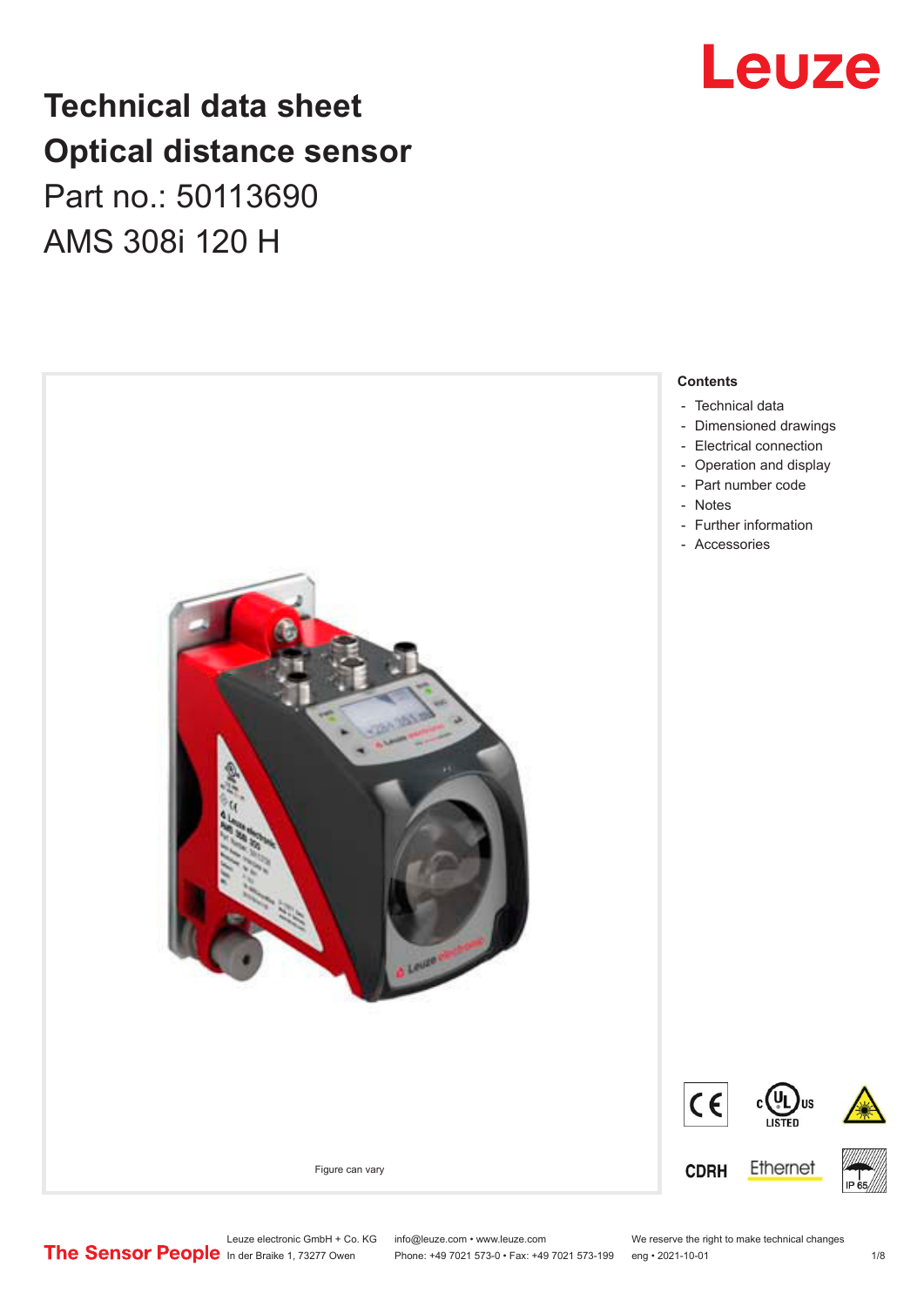### <span id="page-1-0"></span>**Technical data**

# Leuze

#### **Basic data**

| <b>Series</b>                          | <b>AMS 300i</b>                                             |  |
|----------------------------------------|-------------------------------------------------------------|--|
| Application                            | Collision protection of cranes / gantry                     |  |
|                                        | cranes                                                      |  |
|                                        | Positioning of electroplating plants                        |  |
|                                        | Positioning of high-bay storage devices                     |  |
|                                        | Positioning of skillet systems and side-<br>tracking skates |  |
| <b>Functions</b>                       |                                                             |  |
| <b>Functions</b>                       | Heating                                                     |  |
| <b>Characteristic parameters</b>       |                                                             |  |
| <b>MTTF</b>                            | 31 years                                                    |  |
|                                        |                                                             |  |
| <b>Optical data</b>                    |                                                             |  |
| <b>Light source</b>                    | Laser, Red                                                  |  |
| Laser class                            | 2, IEC/EN 60825-1:2014                                      |  |
|                                        |                                                             |  |
| Measurement data                       |                                                             |  |
| <b>Measurement range</b>               | 200  120,000 mm                                             |  |
| <b>Accuracy</b>                        | $2 \text{ mm}$                                              |  |
| Reproducibility (3 sigma)              | $1.5 \text{ mm}$                                            |  |
| Max. traverse rate                     | $10 \text{ m/s}$                                            |  |
| <b>Electrical data</b>                 |                                                             |  |
|                                        |                                                             |  |
| Performance data                       |                                                             |  |
| Supply voltage U <sub>B</sub>          | 18  30 V, DC                                                |  |
|                                        |                                                             |  |
| <b>Interface</b>                       |                                                             |  |
| <b>Type</b>                            | Ethernet                                                    |  |
|                                        |                                                             |  |
| <b>Connection</b>                      |                                                             |  |
| <b>Number of connections</b>           | 4 Piece(s)                                                  |  |
|                                        |                                                             |  |
| <b>Connection 1</b><br><b>Function</b> |                                                             |  |
|                                        | <b>BUS IN</b><br>Data interface                             |  |
| Type of connection                     | Connector                                                   |  |
| <b>Designation on device</b>           | <b>BUS IN</b>                                               |  |
| <b>Thread size</b>                     | M12                                                         |  |
| <b>Type</b>                            | Female                                                      |  |
| No. of pins                            | 4-pin                                                       |  |
| Encoding                               | D-coded                                                     |  |
|                                        |                                                             |  |
| <b>Connection 2</b>                    |                                                             |  |
| <b>Function</b>                        | <b>BUS OUT</b>                                              |  |
|                                        | Data interface                                              |  |
| <b>Type of connection</b>              | Connector                                                   |  |
| <b>Designation on device</b>           | <b>BUS OUT</b>                                              |  |
| <b>Thread size</b>                     | M12                                                         |  |
| <b>Type</b>                            | Female                                                      |  |
| No. of pins                            | 4-pin                                                       |  |
| Encoding                               | D-coded                                                     |  |

| <b>Connection 3</b>     |                                    |                           |  |
|-------------------------|------------------------------------|---------------------------|--|
|                         | <b>Function</b>                    | PWR / SW IN / OUT         |  |
|                         |                                    | Voltage supply            |  |
|                         | Type of connection                 | Connector                 |  |
|                         | <b>Designation on device</b>       | <b>PWR</b>                |  |
|                         | <b>Thread size</b>                 | M <sub>12</sub>           |  |
|                         | <b>Type</b>                        | Male                      |  |
|                         | No. of pins                        | 5-pin                     |  |
|                         | Encoding                           | A-coded                   |  |
|                         |                                    |                           |  |
|                         | <b>Connection 4</b>                |                           |  |
|                         | <b>Function</b>                    | Service interface         |  |
|                         | <b>Type of connection</b>          | Connector                 |  |
|                         | <b>Designation on device</b>       | <b>SERVICE</b>            |  |
|                         | <b>Thread size</b>                 | M <sub>12</sub>           |  |
|                         | <b>Type</b>                        | Female                    |  |
|                         | No. of pins                        | 5-pin                     |  |
|                         | Encoding                           | A-coded                   |  |
|                         |                                    |                           |  |
|                         | <b>Mechanical data</b>             |                           |  |
|                         | Design                             | Cubic                     |  |
|                         | Dimension (W x H x L)              | 84 mm x 166.5 mm x 159 mm |  |
| <b>Housing material</b> |                                    | Metal                     |  |
| Net weight              |                                    | 2,450q                    |  |
|                         | Type of fastening                  | Through-hole mounting     |  |
|                         |                                    |                           |  |
|                         |                                    |                           |  |
|                         | <b>Operation and display</b>       |                           |  |
|                         | Type of display                    | <b>LC Display</b>         |  |
|                         |                                    | LED                       |  |
|                         | <b>Operational controls</b>        | Membrane keyboard         |  |
|                         |                                    |                           |  |
|                         | <b>Environmental data</b>          |                           |  |
|                         | Ambient temperature, operation     | $-30$ 50 °C               |  |
|                         | Ambient temperature, storage       | $-30$ 70 °C               |  |
|                         | Relative humidity (non-condensing) | 90 %                      |  |
|                         | <b>Certifications</b>              |                           |  |
|                         |                                    |                           |  |
|                         | Degree of protection               | IP 65                     |  |
|                         | <b>Protection class</b>            | III                       |  |
|                         | <b>Certifications</b>              | c UL US                   |  |
|                         | <b>Classification</b>              |                           |  |
|                         |                                    |                           |  |
|                         | <b>Customs tariff number</b>       | 90318020                  |  |
|                         | eCl@ss 5.1.4                       | 27270801                  |  |
|                         | eCl@ss 8.0                         | 27270801                  |  |
|                         | eCl@ss 9.0                         | 27270801                  |  |
|                         | eCl@ss 10.0                        | 27270801                  |  |
|                         | eCl@ss 11.0                        | 27270801                  |  |
|                         | <b>ETIM 5.0</b>                    | EC001825                  |  |
|                         | <b>ETIM 6.0</b><br><b>ETIM 7.0</b> | EC001825<br>EC001825      |  |

Leuze electronic GmbH + Co. KG info@leuze.com • www.leuze.com We reserve the right to make technical changes In der Braike 1, 73277 Owen Phone: +49 7021 573-0 • Fax: +49 7021 573-199 eng • 2021-10-01 2 /8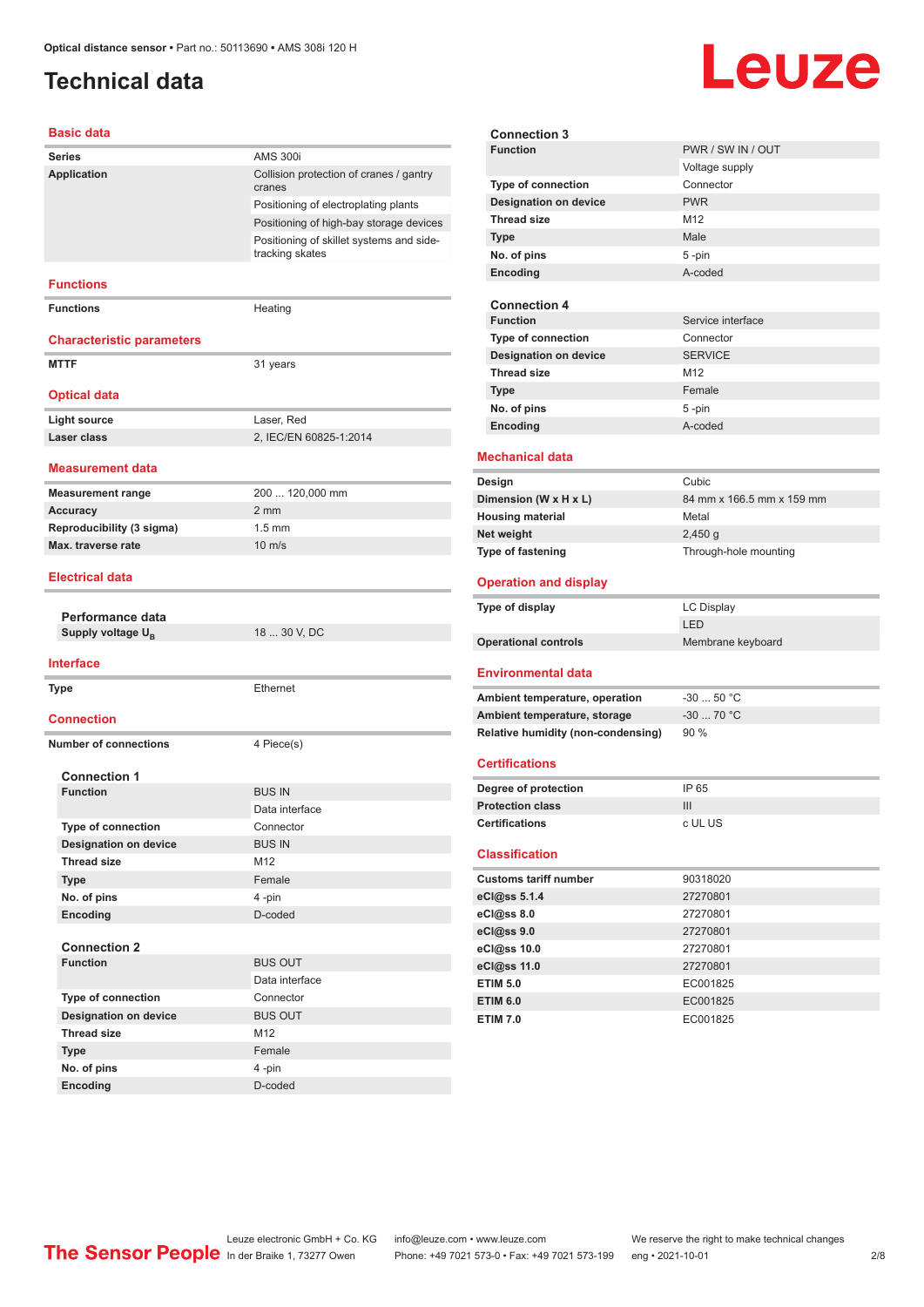#### <span id="page-2-0"></span>**Dimensioned drawings**

All dimensions in millimeters



A M5 screw for alignment

C Optical axis

D Zero point of the distance to be measured

B Knurled nut with WAF 4 hexagon socket and M 5 nut for securing

Leuze electronic GmbH + Co. KG info@leuze.com • www.leuze.com We reserve the right to make technical changes<br>
The Sensor People in der Braike 1, 73277 Owen Phone: +49 7021 573-0 • Fax: +49 7021 573-199 eng • 2021-10-01 Phone: +49 7021 573-0 • Fax: +49 7021 573-199 eng • 2021-10-01 3/8

## **Leuze**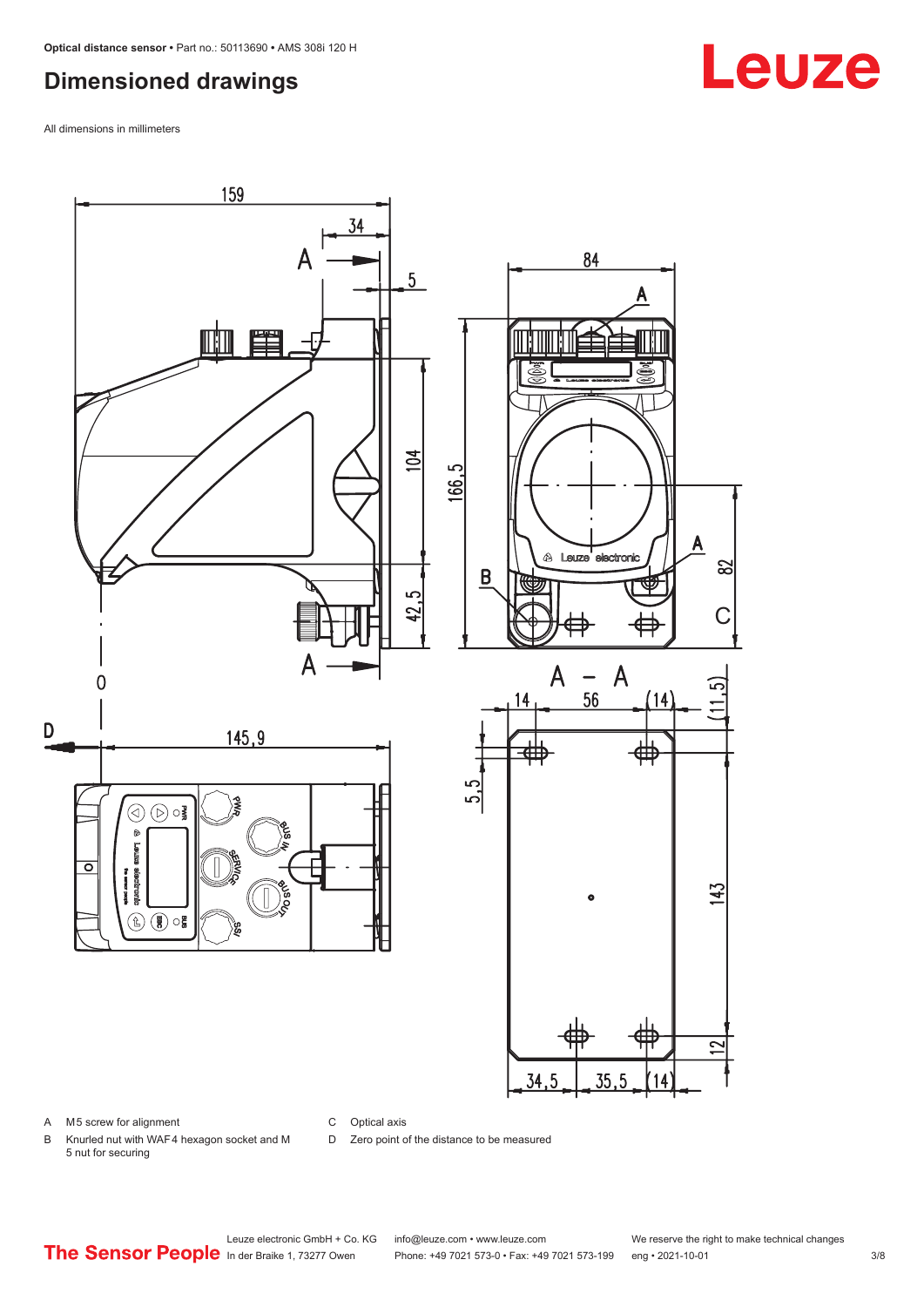#### <span id="page-3-0"></span>**Electrical connection**

| <b>Connection 1</b> | <b>BUS IN</b>                   |
|---------------------|---------------------------------|
| <b>Function</b>     | <b>BUS IN</b><br>Data interface |
| Type of connection  | Connector                       |
| <b>Thread size</b>  | M12                             |
| <b>Type</b>         | Female                          |
| <b>Material</b>     | Metal                           |
| No. of pins         | 4-pin                           |
| Encoding            | D-coded                         |

#### **Pin Pin assignment** 1 TD+<br>2 RD+ **2** RD+ **3** TD-**4** RD-

**Connection 2 BUS OUT** 



| <b>Function</b>    | <b>BUS OUT</b> |
|--------------------|----------------|
|                    | Data interface |
| Type of connection | Connector      |
| <b>Thread size</b> | M12            |
| <b>Type</b>        | Female         |
| <b>Material</b>    | Metal          |
| No. of pins        | 4-pin          |
| Encoding           | D-coded        |

|           | Pin | <b>Pin assignment</b> |
|-----------|-----|-----------------------|
| TD+<br>-1 |     |                       |

| $TD+$ |
|-------|
| $RD+$ |
| TD-   |
| RD-   |

| <b>Connection 3</b> | <b>PWR</b>        |
|---------------------|-------------------|
| <b>Function</b>     | PWR / SW IN / OUT |
|                     | Voltage supply    |
| Type of connection  | Connector         |
| <b>Thread size</b>  | M12               |
| <b>Type</b>         | Male              |
| <b>Material</b>     | Metal             |
| No. of pins         | $5 - pin$         |
| Encoding            | A-coded           |

| Pin          | <b>Pin assignment</b> |
|--------------|-----------------------|
|              | <b>VIN</b>            |
| $\mathbf{2}$ | I/O <sub>1</sub>      |
| 3            | <b>GND</b>            |
| 4            | I/O <sub>2</sub>      |
| ۰b           | <b>FE</b>             |



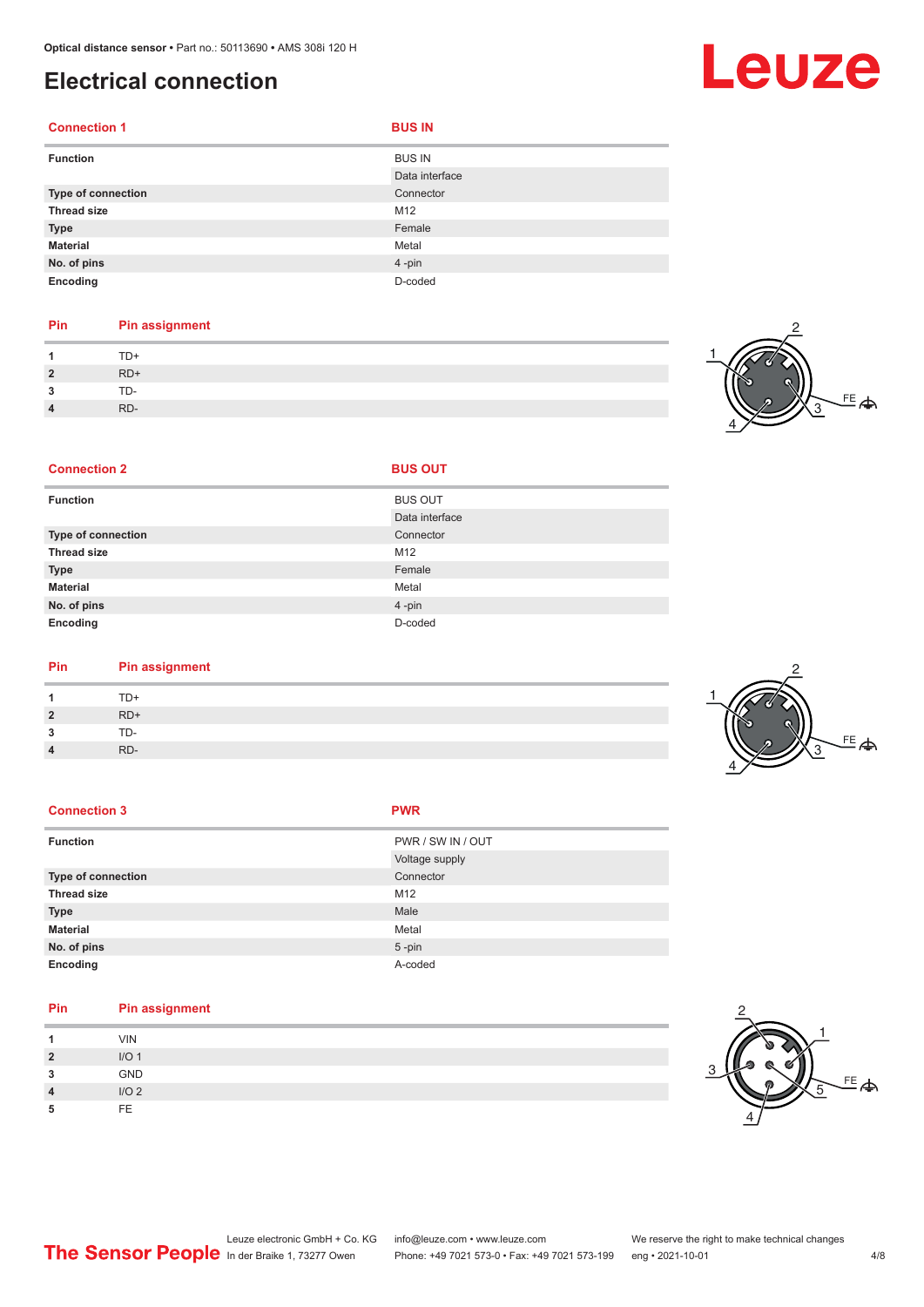### <span id="page-4-0"></span>**Electrical connection**

#### **Connection 4 SERVICE**

| <b>Function</b>    | Service interface |
|--------------------|-------------------|
| Type of connection | Connector         |
| <b>Thread size</b> | M12               |
| <b>Type</b>        | Female            |
| Material           | Metal             |
| No. of pins        | $5 - pin$         |
| Encoding           | A-coded           |

| Pin            | <b>Pin assignment</b> |
|----------------|-----------------------|
|                | n.c.                  |
| $\overline{2}$ | <b>RS 232-TX</b>      |
| 3              | <b>GND</b>            |
| 4              | <b>RS 232-RX</b>      |
| 5              | n.c.                  |



Leuze

### **Operation and display**

| LED            |                | <b>Display</b>          | <b>Meaning</b>                                                              |
|----------------|----------------|-------------------------|-----------------------------------------------------------------------------|
|                | <b>PWR</b>     | Off                     | No supply voltage                                                           |
|                |                | Green, flashing         | Voltage connected / no measurement value output / initialization<br>running |
|                |                | Green, continuous light | Device OK, measurement value output                                         |
|                |                | Red, flashing           | Device OK, warning set                                                      |
|                |                | Red, continuous light   | No measurement value output                                                 |
| $\overline{2}$ | <b>BUS</b>     | Off                     | No supply voltage                                                           |
|                |                | Green, flashing         | No assignment to an IP address                                              |
|                |                | Green, continuous light | TCP communication active / connection to other participant                  |
|                |                | Red, continuous light   | TCP communication active / no connection to other participant               |
| 3              | <b>BUS IN</b>  | Green, continuous light | TCP communication active / connection to other participant                  |
| 4              | <b>BUS OUT</b> | Red, continuous light   | TCP communication active / no connection to other participant               |

#### **Part number code**

Part designation: **AMS 3XXi YYY Z AAA**

| <b>AMS</b> | <b>Operating principle</b><br>AMS: absolute measurement system                                                                                                                                                                                        |
|------------|-------------------------------------------------------------------------------------------------------------------------------------------------------------------------------------------------------------------------------------------------------|
| 3XXi       | Series/interface (integrated fieldbus technology)<br>300i: RS 422/RS 232<br>301i: RS 485<br>304i: PROFIBUS DP / SSI<br>308i: TCP/IP<br>335i: CANopen<br>338i: EtherCAT<br>348i: PROFINET RT<br>355i: DeviceNet<br>358i: EtherNet/IP<br>384i: Interbus |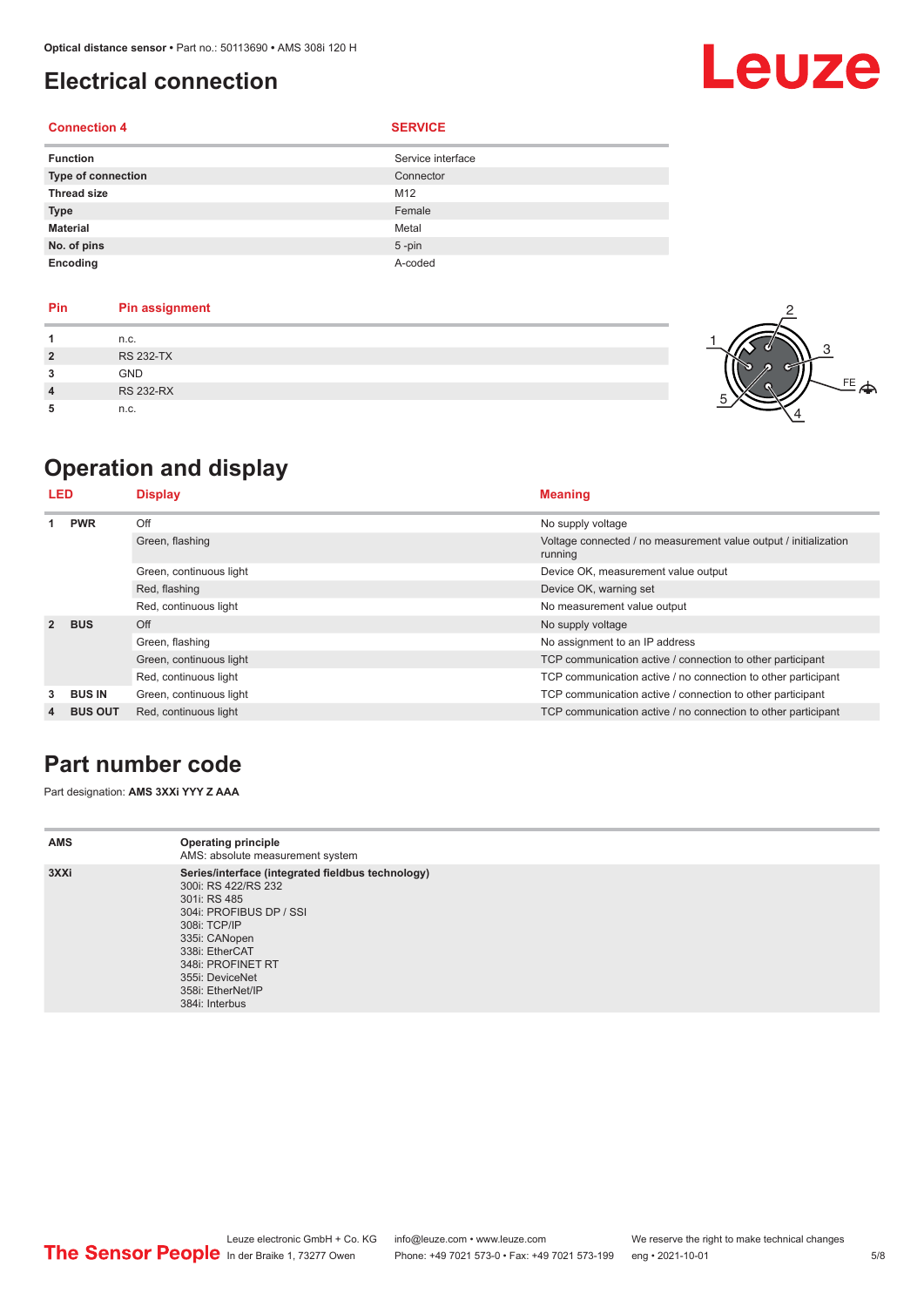#### <span id="page-5-0"></span>**Part number code**



| <b>YYY</b>  | <b>Operating range</b><br>40: max. operating range in m<br>120: max. operating range in m<br>200: max. operating range in m<br>300: max. operating range in m |
|-------------|---------------------------------------------------------------------------------------------------------------------------------------------------------------|
| z           | <b>Special equipment</b><br>H: With heating                                                                                                                   |
| AAA         | Interface<br>SSI: with SSI interface                                                                                                                          |
| <b>Note</b> |                                                                                                                                                               |

 $\%$  A list with all available device types can be found on the Leuze website at www.leuze.com.

#### **Notes**

| <b>Observe intended use!</b>                                                                                                                                                                                                     |
|----------------------------------------------------------------------------------------------------------------------------------------------------------------------------------------------------------------------------------|
| $\%$ This product is not a safety sensor and is not intended as personnel protection.<br>$\&$ The product may only be put into operation by competent persons.<br>$\%$ Only use the product in accordance with its intended use. |

|  | <b>ATTENTION! LASER RADIATION - CLASS 2 LASER PRODUCT</b>                                                                                                                                                                                                           |
|--|---------------------------------------------------------------------------------------------------------------------------------------------------------------------------------------------------------------------------------------------------------------------|
|  | Do not stare into beam!<br>The device satisfies the requirements of IEC/EN 60825-1:2014 safety regulations for a product of laser class 2 as well as the U.S. 21 CFR 1040.10<br>requlations with deviations corresponding to Laser Notice No. 56 from May 08, 2019. |
|  | $\%$ Never look directly into the laser beam or in the direction of reflected laser beams! If you look into the beam path over a longer time period, there is a risk<br>of injury to the retina.                                                                    |
|  | $\%$ Do not point the laser beam of the device at persons!                                                                                                                                                                                                          |
|  | $\%$ Interrupt the laser beam using a non-transparent, non-reflective object if the laser beam is accidentally directed towards a person.                                                                                                                           |
|  | $\%$ When mounting and aligning the device, avoid reflections of the laser beam off reflective surfaces!                                                                                                                                                            |
|  | $\&$ CAUTION! Use of controls or adjustments or performance of procedures other than specified herein may result in hazardous light exposure.                                                                                                                       |
|  | $\&$ Observe the applicable statutory and local laser protection regulations.                                                                                                                                                                                       |
|  | $\&$ The device must not be tampered with and must not be changed in any way.<br>There are no user-serviceable parts inside the device.<br>Repairs must only be performed by Leuze electronic GmbH + Co. KG.                                                        |

#### **NOTE**

#### **Affix laser information and warning signs!**

| Laser information and warning signs are affixed to the device. In addition, self-adhesive laser information and warning signs (stick-on labels) are supplied in |
|-----------------------------------------------------------------------------------------------------------------------------------------------------------------|
| several languages.                                                                                                                                              |

- ª Affix the laser information sheet to the device in the language appropriate for the place of use. When using the device in the US, use the stick-on label with the "Complies with 21 CFR 1040.10" note.
- ª Affix the laser information and warning signs near the device if no signs are attached to the device (e.g. because the device is too small) or if the attached laser information and warning signs are concealed due to the installation position.
- ª Affix the laser information and warning signs so that they are legible without exposing the reader to the laser radiation of the device or other optical radiation.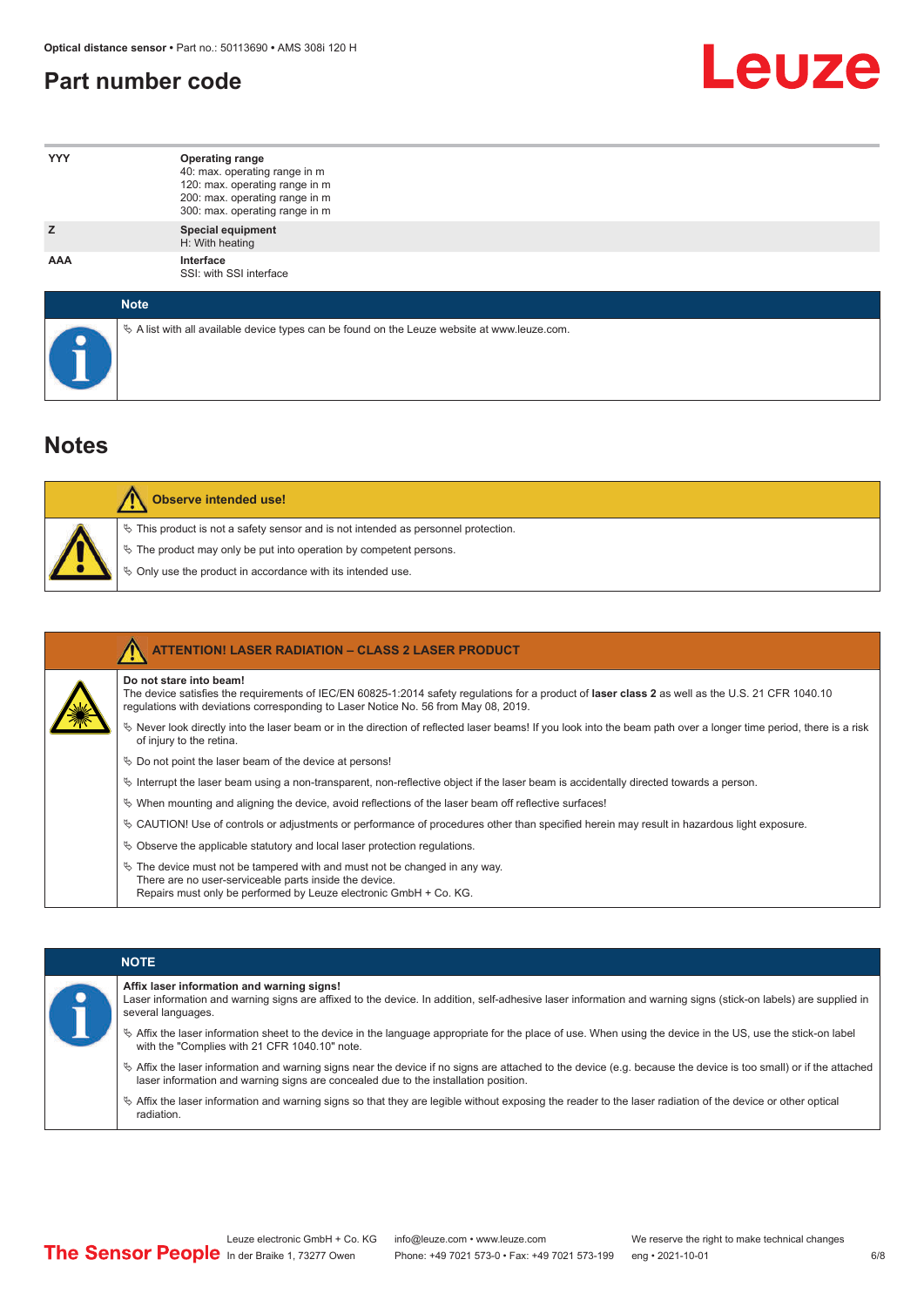### <span id="page-6-0"></span>**Further information**



- For UL applications, use is only permitted in Class 2 circuits in accordance with the NEC (National Electric Code).
- Use as safety-related component within the safety function is possible, if the component combination is designed correspondingly by the machine manufacturer.

#### **Accessories**

### Connection technology - Connection cables

|  | Part no. | <b>Designation</b>      | <b>Article</b>   | <b>Description</b>                                                                                                                                                                            |
|--|----------|-------------------------|------------------|-----------------------------------------------------------------------------------------------------------------------------------------------------------------------------------------------|
|  | 50132079 | KD U-M12-5A-V1-<br>050  | Connection cable | Connection 1: Connector, M12, Axial, Female, A-coded, 5-pin<br>Connection 2: Open end<br>Shielded: No<br>Cable length: 5,000 mm<br>Sheathing material: PVC                                    |
|  | 50135074 | KS ET-M12-4A-P7-<br>050 | Connection cable | Suitable for interface: Ethernet<br>Connection 1: Connector, M12, Axial, Male, D-coded, 4-pin<br>Connection 2: Open end<br>Shielded: Yes<br>Cable length: 5,000 mm<br>Sheathing material: PUR |

#### Connection technology - Interconnection cables

|                   |             | Part no. | <b>Designation</b>                     | <b>Article</b>        | <b>Description</b>                                                                                                                                                                        |
|-------------------|-------------|----------|----------------------------------------|-----------------------|-------------------------------------------------------------------------------------------------------------------------------------------------------------------------------------------|
| $\mathbb{C}$<br>≝ | щ<br>⊔<br>Ī | 50135081 | <b>KSS ET-M12-4A-</b><br>RJ45-A-P7-050 | Interconnection cable | Suitable for interface: Ethernet<br>Connection 1: Connector, M12, Axial, Male, D-coded, 4-pin<br>Connection 2: RJ45<br>Shielded: Yes<br>Cable length: 5,000 mm<br>Sheathing material: PUR |

#### Reflective tapes for distance sensors

| Part no. | <b>Designation</b>         | <b>Article</b>  | <b>Description</b>                                                                                                                                                                                 |
|----------|----------------------------|-----------------|----------------------------------------------------------------------------------------------------------------------------------------------------------------------------------------------------|
| 50115021 | Reflexfolie<br>500x500mm-H | Reflector       | Special version: Heating<br>Supply voltage: 230 V, AC<br>Design: Rectangular<br>Reflective surface: 500 mm x 500 mm<br>Base material: Aluminum<br>Fastening: Mounting plate, Through-hole mounting |
| 50104362 | Reflexfolie<br>500x500mm-S | Reflective tape | Design: Rectangular<br>Reflective surface: 500 mm x 500 mm<br>Chemical designation of the material: PMMA<br>Fastening: Adhesive                                                                    |